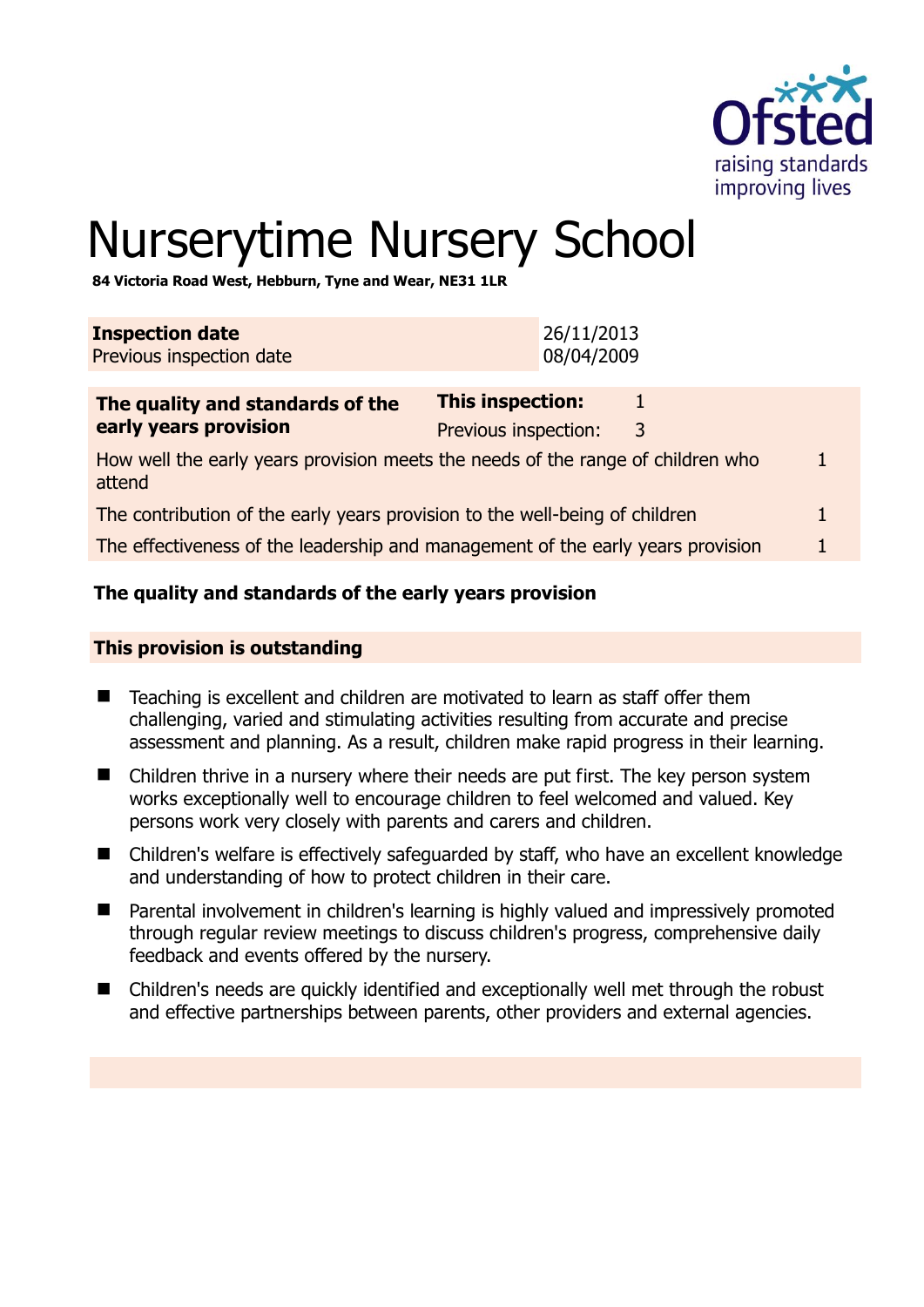# **Information about this inspection**

Inspections of registered early years provision are:

- scheduled at least once in every inspection cycle the current cycle ends on 31 July 2016
- scheduled more frequently where Ofsted identifies a need to do so, for example where provision was previously judged inadequate
- **•** brought forward in the inspection cycle where Ofsted has received information that suggests the provision may not be meeting the legal requirements of the Early Years Foundation Stage or where assessment of the provision identifies a need for early inspection
- **•** prioritised where we have received information that the provision is not meeting the requirements of the Early Years Foundation Stage and which suggests children may not be safe
- scheduled at the completion of an investigation into failure to comply with the requirements of the Early Years Foundation Stage.

The provision is also registered on the voluntary and compulsory parts of the Childcare Register. This report includes a judgment about compliance with the requirements of that register.

# **Inspection activities**

- $\blacksquare$  The inspector talked to staff, children and parents
- . The inspector observed the quality of teaching and adult/child interactions indoors and outdoors.
- The inspector looked at planning, assessment and tracking systems.
- The inspector looked at a sample of children's developmental records.
- $\blacksquare$ The inspector checked staff records, including suitability checks, qualifications and training.
- The inspector looked at a sample of documentation, including policies and procedures, risk assessments and accident and medication records.

**Inspector**  Nicola Wardropper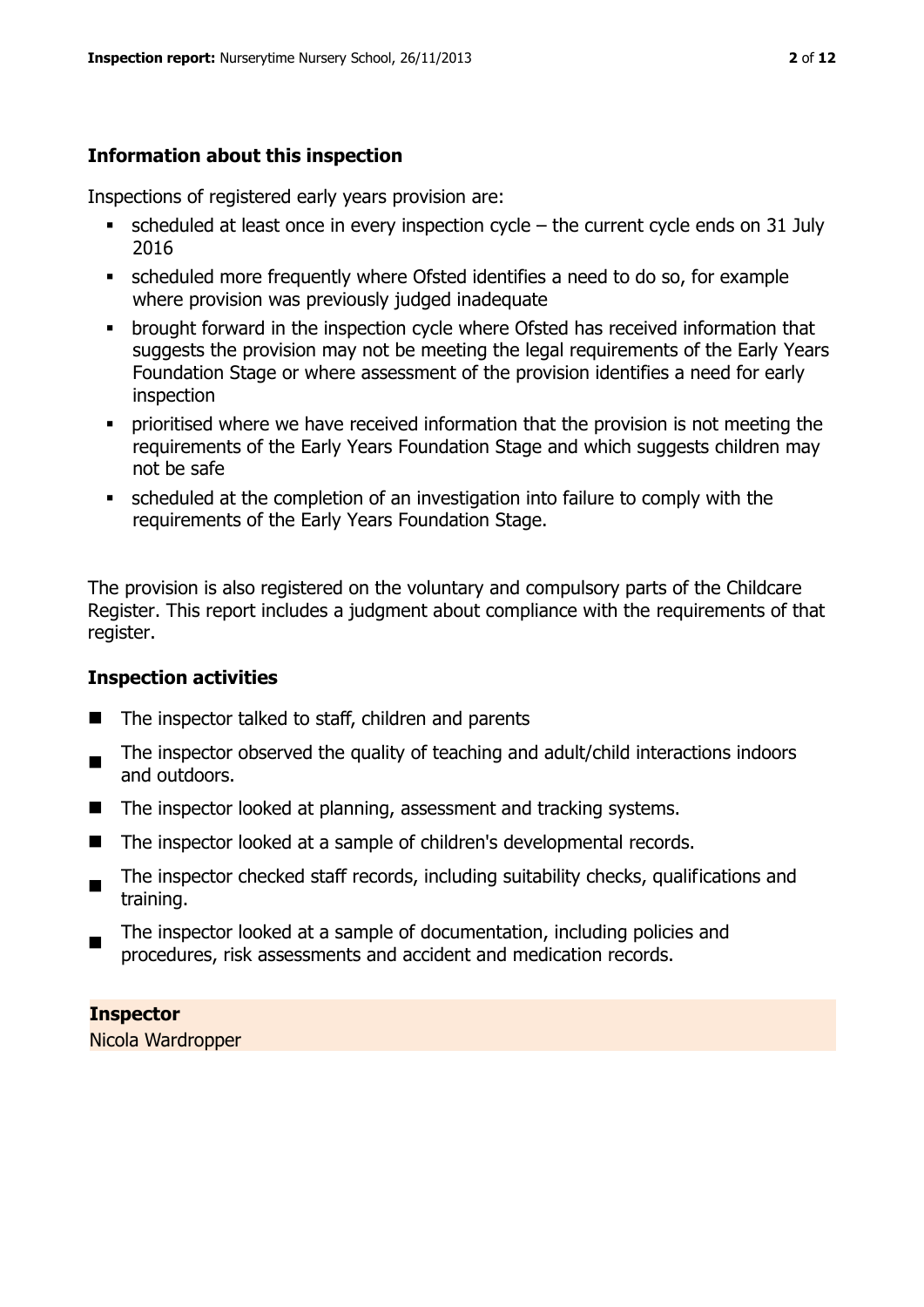# **Full report**

#### **Information about the setting**

Nurserytime Nursery School was registered in 2003 registered on the Early Years Register and the compulsory and voluntary parts of the Childcare Register. It is one of three privately owned nurseries run by the Nurserytime group. It operates from a two story selfcontained premises in the residential area of Hebburn in Tyne and Wear and is managed and owned by a private partnership. There is an enclosed area available for outdoor play. The nursery serves the local area and is accessible to all children.

The nursery employs 14 members of staff. Of these 11 hold appropriate early years qualifications at level 3 and above. The nursery opens Monday to Friday, for 51 weeks of the year. Sessions are from 7.30am to 6pm. Children attend for a variety of sessions. There are currently 57 children attending in the early years age range. The nursery also offers care to children aged over five to 11 years. The nursery provides funded early education for three- and four-year-old children. It supports children with special educational needs and/or disabilities.

#### **What the setting needs to do to improve further**

#### **To further improve the quality of the early years provision the provider should:**

■ continue to extend the already excellent opportunities for children to climb to strengthen children's coordination skills even further.

#### **Inspection judgements**

#### **How well the early years provision meets the needs of the range of children who attend**

Children thrive and are well-motivated to learn in this high quality nursery. Staff have excellent skills and knowledge of the learning and development requirements. As a result, children's learning is extremely well enhanced. Children lead their own play and staff seek to discover what children are interested in and know how to plan meaningful and playful activities, which effectively supports their learning. For example, following a child's interest in dinosaurs a group of children visit a museum, look at books and create a large dinosaur structure, which children develop and thoroughly enjoy playing with over a number of weeks. Staff have high expectations for what children can do. This means that they provide excellent challenge for children. Staff successfully seize everyday opportunities to turn children's play into fun learning experiences. Assessments of children of all ages are clear, precise and sharply focused. A robust system is in place for tracking and analysing children's learning and progress. As a result, children who are at risk of falling below their expected levels of development are identified quickly. This ensures they receive targeted support and appropriate intervention if necessary.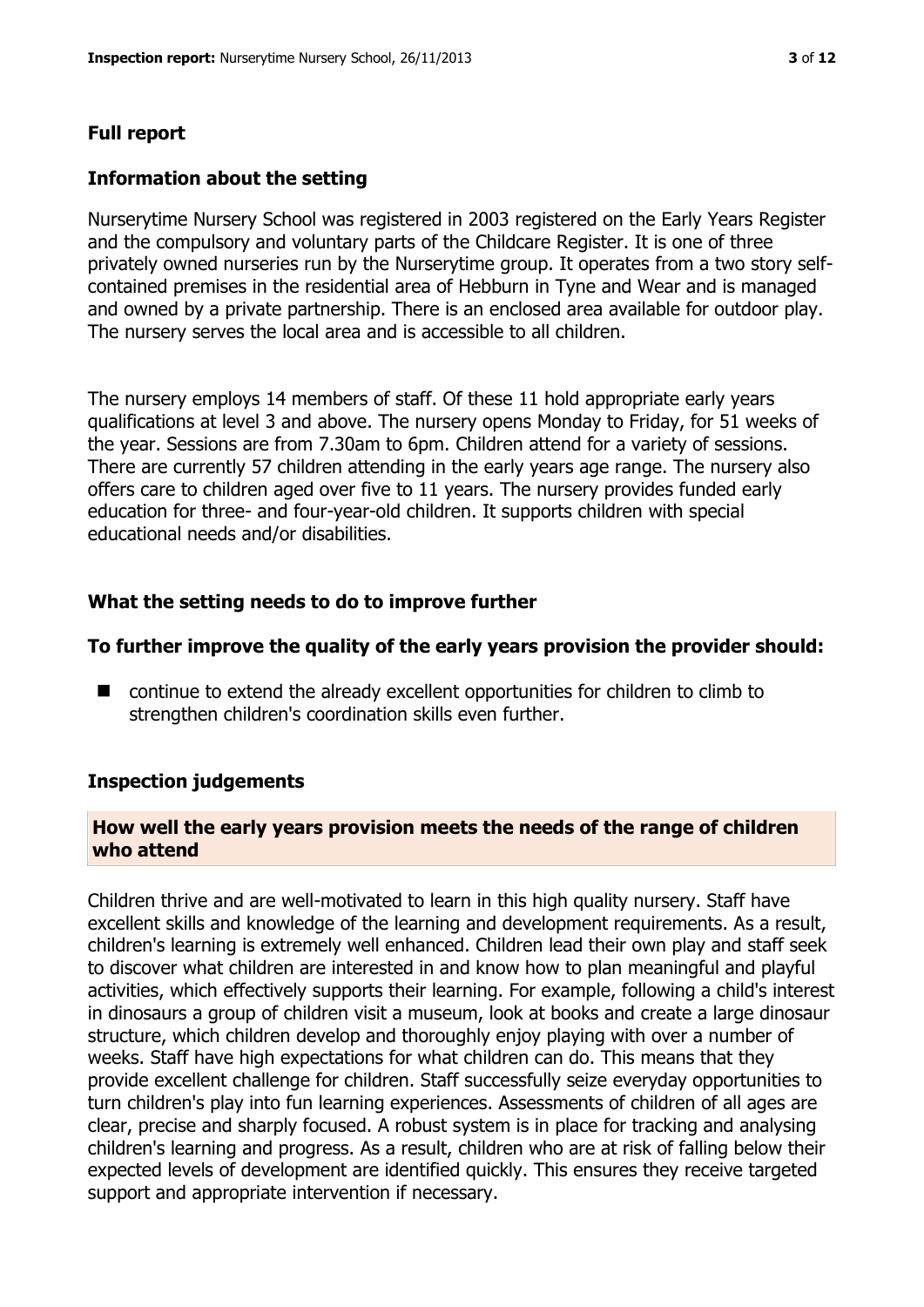Children make huge leaps in their personal, social and emotional development because of the nurturing and genuine care staff show them. As a result, children are gentle and kind towards each other. Staff plan the group welcome session and wait to ensure all children are present. This highly inclusive approach encourages all children to participate and they take turns to speak and listen, developing their communication skills. Children relate their play to real life experiences and staff are skilled at using discussion to draw out areas of interest for each child. For example, the role play area is a tea room following a child discussing their interest in visiting a cafe with family members. Children show great excitement at group time as they wear the 'recall glasses' and enthusiastically tell other children about what they have enjoyed playing with and about events in their home life. This encourages all children to participate and they take turns to speak and listen, developing their communication skills. Staff provide an extensive range of open-ended resources in the outdoor and indoor area which are easily accessible. This enables children to make independent choices and encourages their creative and critical thinking. For example, outdoors children use a range of blankets and materials to make dens. Children have access to a wonderful range of mark making and creative resources which they can access at any time. The nursery 'Art Studio' is very well resourced and children chose materials to be creative and imaginative. For example, children independently chose materials, such as, shiny paper, glitter and cotton wool to make winter pictures. They relish the opportunity to take their learning outdoors. Staff relate conversations to past and forthcoming events in children's lives, such as reminding them when they built a snowman last year. One child relates this experience to the time of year, for example, 'It snows and when it's Christmas I can build a snowman'.

Children have a gardening area where they grow different herbs, potatoes, lettuces and strawberries. The results of their efforts are cooked and enjoyed in nursery. Children learn about different traditions and cultures in varied and thoughtful ways. For example, one member of staff is from Greece and she shares her language and culture with children and they enthusiastically enjoy singing and counting in Greek as well as English. Staff and children have also made a book all about Greece, which they thoroughly enjoy looking at and sharing together. Staff interweave discussions and activities about other cultures, with more traditional occasions, such as, Remembrance Day, Halloween and Bonfire Night. This enables children to realise the equal importance attached to traditions for different communities and teaches children to appreciate the diversity of their immediate and wider community. Children's learning is further supported through use of the computer and interactive board, where they search for images and explanations to inform their innate curiosity. They learn about recycling products and what they can do to help care for their community and the wider world. Children independently access the computer at other times and show confidence in their ability to manipulate the mouse and navigate the screen. Children have access to high quality continuous provision, such as, sand, water, paint, role play and construction materials. As a result, they have extensive opportunities to develop their own ideas about their play. Children are active learners who dance and sing to action rhymes, demonstrating how well they know them as they perform the actions. Staff promote children's rapidly developing language and mathematical knowledge superbly as they interact with them during their play. For example, young children count to four confidently during a cooking activity and older children are beginning to recognise numbers to eight during welcome time. Consequently, all children make very rapid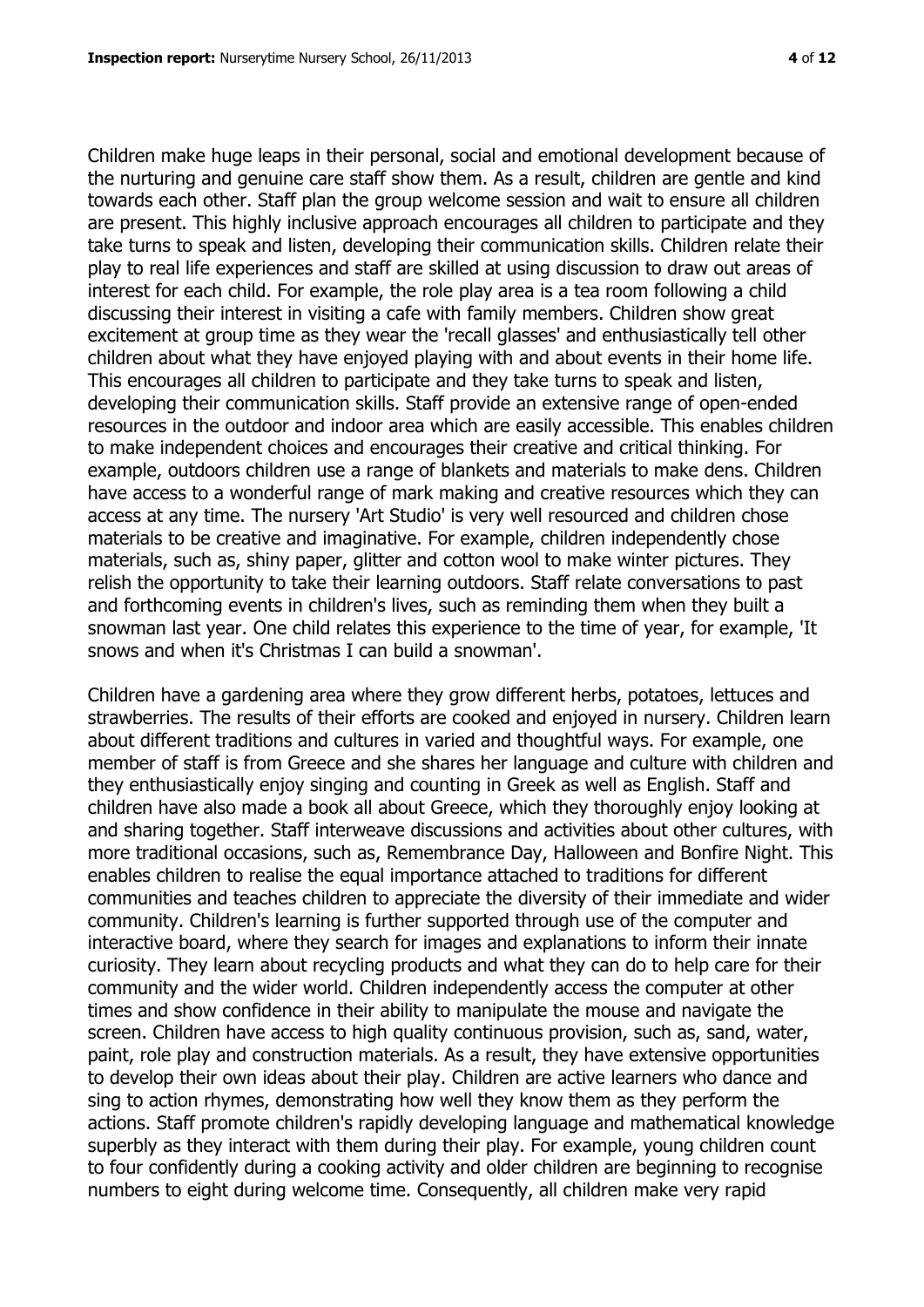progress and are skilfully prepared for the transition to school.

Parents engage with their children's learning in a variety of ways. Information about starting points is gathered from parents, as well as through staff observations. Parents are encouraged to have ongoing input through the use of 'Wow' certificates that celebrate children's successes at home and nursery. Display boards throughout the nursery support parents in understanding the Early Years Foundation Stage and how children learn through play. Each child has their own learning journal containing detailed observations and photographs, which very clearly shows the next steps in their learning and the very good progress they are making. Parents can access and contribute to their child's learning journal at any time and receive regular progress reports. These cover all seven areas of the Early Years Foundation Stage, so that parents receive a complete view of their child's learning. Weekly plans are also shown on the parent noticeboard and a display board is completed each day to tell parents what activities children have been involved in. The nursery has its own website and newsletters that offer news, advice and information. Parents are invited to accompany their child on the numerous outings arranged for children. These measures ensure that parents are offered many opportunities to contribute to their children's learning. The nursery has implemented the 'progress check at age two' for children and shares these with children's parents to ensure their comments are included. The reports describe in detail the progress children have made to date, which means they can be used to inform the health visitor check. This demonstrates the conscientious approach the nursery takes to partnership working.

#### **The contribution of the early years provision to the well-being of children**

Staff create extremely warm and secure emotional attachments with their key children and this is clear in the caring relationships observed. The importance of the key person role is recognised by staff who sensitively support children's emotional welfare. Together with the comprehensive knowledge each key person has of children and their families, children flourish and grow in confidence. Staff have developed a 'buddy system' where a named second key person for each child ensures children's emotional and learning needs are equally well met in the key persons absence. This offers them excellent consistency in their learning. Children benefit from a gradual introduction to the setting based around their individual needs. During this time, children are observed, which helps children settle and staff plan for their initial learning. Parents provide detailed information prior to children joining the nursery, so that staff have comprehensive information with which to support children's progress. Staff encourage children to understand that everyone is their friend at the nursery and they promote an inclusive attitude. Children relish linking with their 'friends' at the other two sister nurseries via internet converstaions and through sending and receiving letters and pictures.

Young children and babies have times of calm, comfort and relaxing sensory experiences. Babies and young children show their curiosity as they explore and investigate treasure baskets containing a wide variety of open-ended natural resources and materials, using all of their senses. For example, one child smells a small bag of herbs, deeply engrossed and fascinated in the experience. Babies also show excitement and anticipation as staff take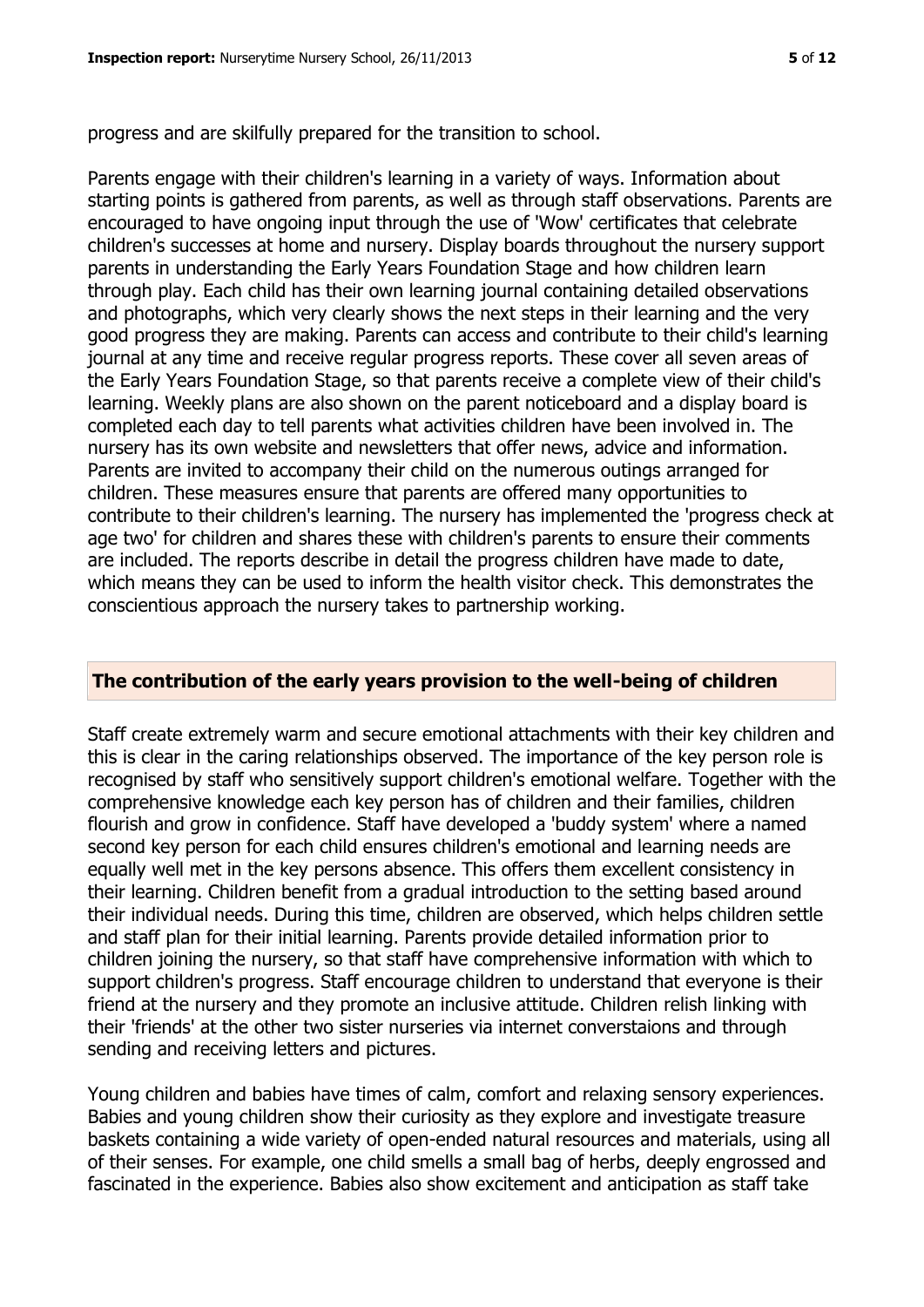objects out of the bag and have great fun joining in with singing and action rhymes. This helps to support early language development. Babies' personal care needs are continually met and staff use nappy changing time as an opportunity to chat and sing, providing lots of positive facial expressions and eye contact. This encourages and nurtures children's trust and feelings of security. Children sleep and rest when they are tired and staff follow their home routines. This meets children's individual needs and supports their well-being extremely well. Procedures for the intimate care of children are effective and protect both staff and children. Key persons have an excellent understanding of the level of support needed by individual children for self-care and personal hygiene, providing a consistently high standard of care. Children demonstrate extremely good manners and are polite to adults and one another. This is because they learn from the delightful role models they have in staff working at the nursery. For example, at lunchtime they say 'please' and 'thank you'. This helps children learn about good behaviour. Children collect their own plate, cutlery and cup and clear away after they have eaten. This develops their independence and manipulative skills. Children's good health is comprehensively promoted through the provision of nutritious meals and snacks that are cooked on the premises. Staff sit with children as they eat their healthy lunch of homemade tuna fish cakes and fresh vegetables and encourage them to enjoy such occasions as a sociable experience. Snacks are healthy and children have independent access to water during the day. This promotes children's awareness of how to keep themselves healthy. Information regarding food allergies are clearly available to all staff to protect children's health and well-being. There are many opportunities for children to develop independence and self-help skills, such as washing hands before lunch and brushing their teeth and washing their faces after lunch.

Children are able to keep themselves safe because staff encourage them to take manageable risks. Children are very clear about the boundaries set and the expectations of staff and respond to these cooperatively. They develop an increasing awareness of their own and others' safety. Children use resources safely indoors and outdoors, showing an excellent regard for their welfare and that of their peers. For example, when using scissors to cut. A comprehensive range of policies, procedures and permissions from parents further protect children's welfare and support their physical and emotional well-being. These are reviewed regularly or as needed, to ensure that they meet the needs of children who attend. The resources indoors and outdoors are particularly well-arranged to develop children's independence and offer them autonomy in their play. The indoor space is large, light and airy and children move around the room with ease, showing familiarity in the environment. Children really enjoy exploring the outdoors, which offers many opportunities to support the development of their physical skills. Although, there are excellent opportunities for children to climb on large equipment in the nearby park, there are less opportunities in the nursery for children to practise their climbing skills.

The parent noticeboard displays a broad range of information about nursery activities and other details, including information about local services and amenities for families. Information about the Early Years Foundation Stage and the current topics that children are learning about are also shown. A regular newsletter keeps parents informed about current nursery news and forthcoming events, such as Christmas events, which they and their child can become involved in. Informal chats at drop off and pick up times offer parents a relaxed opportunity to hear about their child's time at the nursery. This means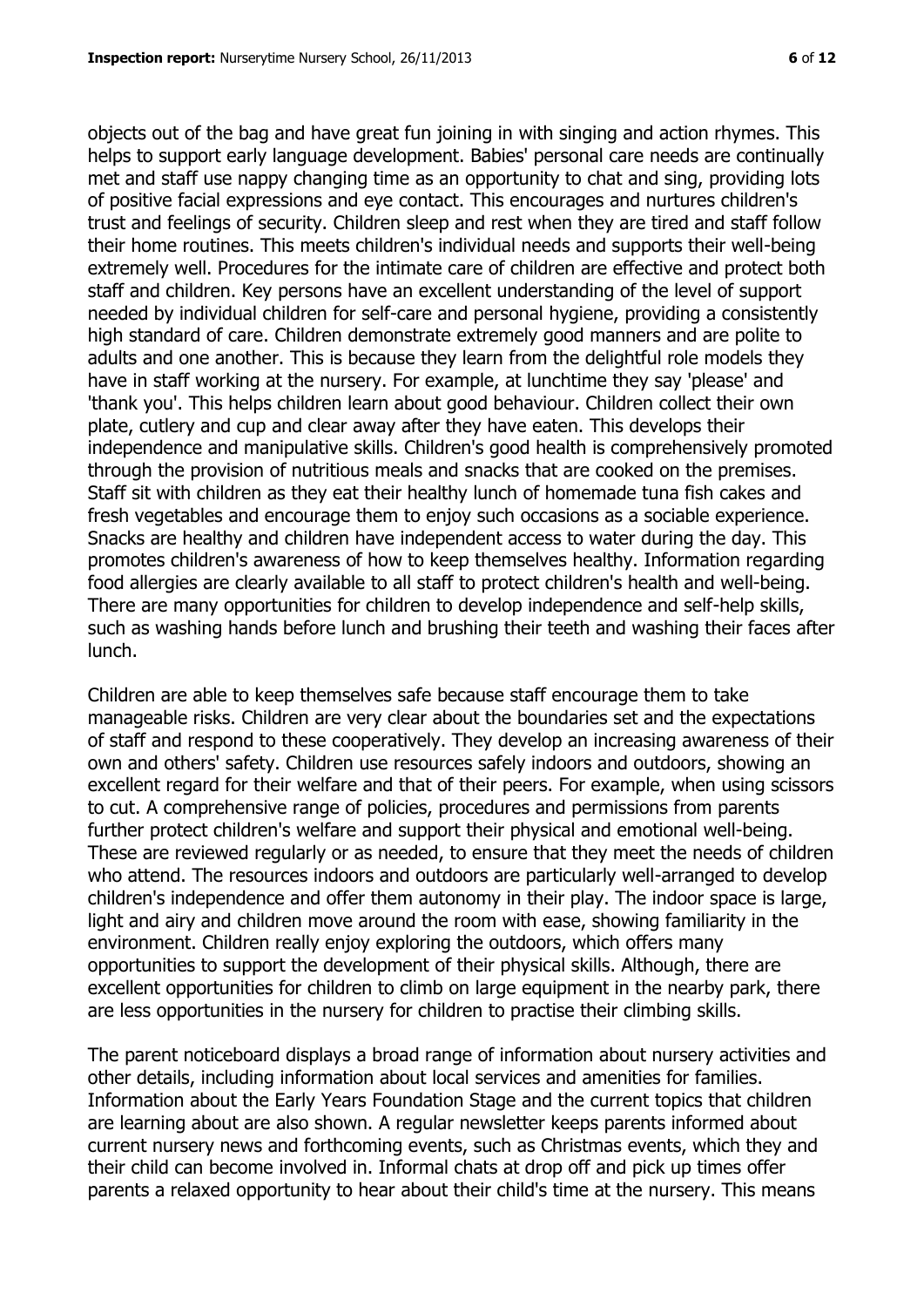that parents are very well-informed about their children on a daily basis.

#### **The effectiveness of the leadership and management of the early years provision**

The manager is passionate about her role and this inspires other staff in the team. Her enthusiasm is equally matched by her professionalism and determination to ensure children achieve the very best in their time at the nursery. The manager values her team and ensures they feel appreciated. Leadership is motivating and the leadership team has the highest aspirations for quality and the ongoing development of this well-established nursery. As a result, staff are extremely enthusiastic, motivated and their morale is high. Comprehensive systems practised by vigilant staff ensure that children are exceptionally well-safeguarded in the nursery. The policy for the use of portable devices with cameras on the premises is clear and widely understood and visitors are reminded of the need to comply with this policy. Robust recruitment and induction arrangements are in place and all staff have completed thorough background checks. This ensures that staff are suitable to work with children. All staff hold appropriate qualifications and have a very clear understanding of their roles and responsibilities. Consequently, children are kept safe and receive exceptionally high quality learning experiences. Children's welfare and well-being are exceptionally well promoted because there is a comprehensive awareness of safeguarding issues among the adults in the nursery, all of whom receive regular training on safeguarding. Robust policies and procedures are implemented consistently to ensure all concerns are prioritised and dealt with effectively. All staff know what steps to take if they are concerned about a child and know who to contact for additional support and advice. Comprehensive risk assessments and thorough daily checks of the indoor and outdoor environments ensure that the nursery is safe for children who attend.

The leadership team have an extremely clear understanding of their responsibilities in meeting the requirements of the Statutory framework for the Early Years Foundation Stage. Observation, assessment and planning documentation is monitored to make sure it is consistent, precise and displays an accurate understanding of all children's skills, abilities and progress. Staff have an excellent understanding of how young children learn and develop. They work very hard to deliver educational programmes, which meet the requirements of the Early Years Foundation Stage. This results in activities and experiences which captivate children and stimulate their interest. Children make excellent progress as a result and gaps are closing exceptionally quickly. Teaching in the prime areas of learning is given the highest priority as the manager recognises their importance in providing children with a firm foundation for their learning and enabling them to be ready for full-time school. Audits of children's learning journals ensure that the high quality practice is consistent amongst all staff. This helps all children to make excellent progress in all areas of learning and development. High quality systems for professional supervisions are in place, based on one-to-one meetings and appraisals with the leadership team. Staff are regularly observed by the manager and her deputies to ensure their practice is of high quality at all times. Peer observations are consistently undertaken to help staff to share knowledge and expertise and learn from each other, which ultimately enhances the quality of teaching and learning. As a result of regular observations,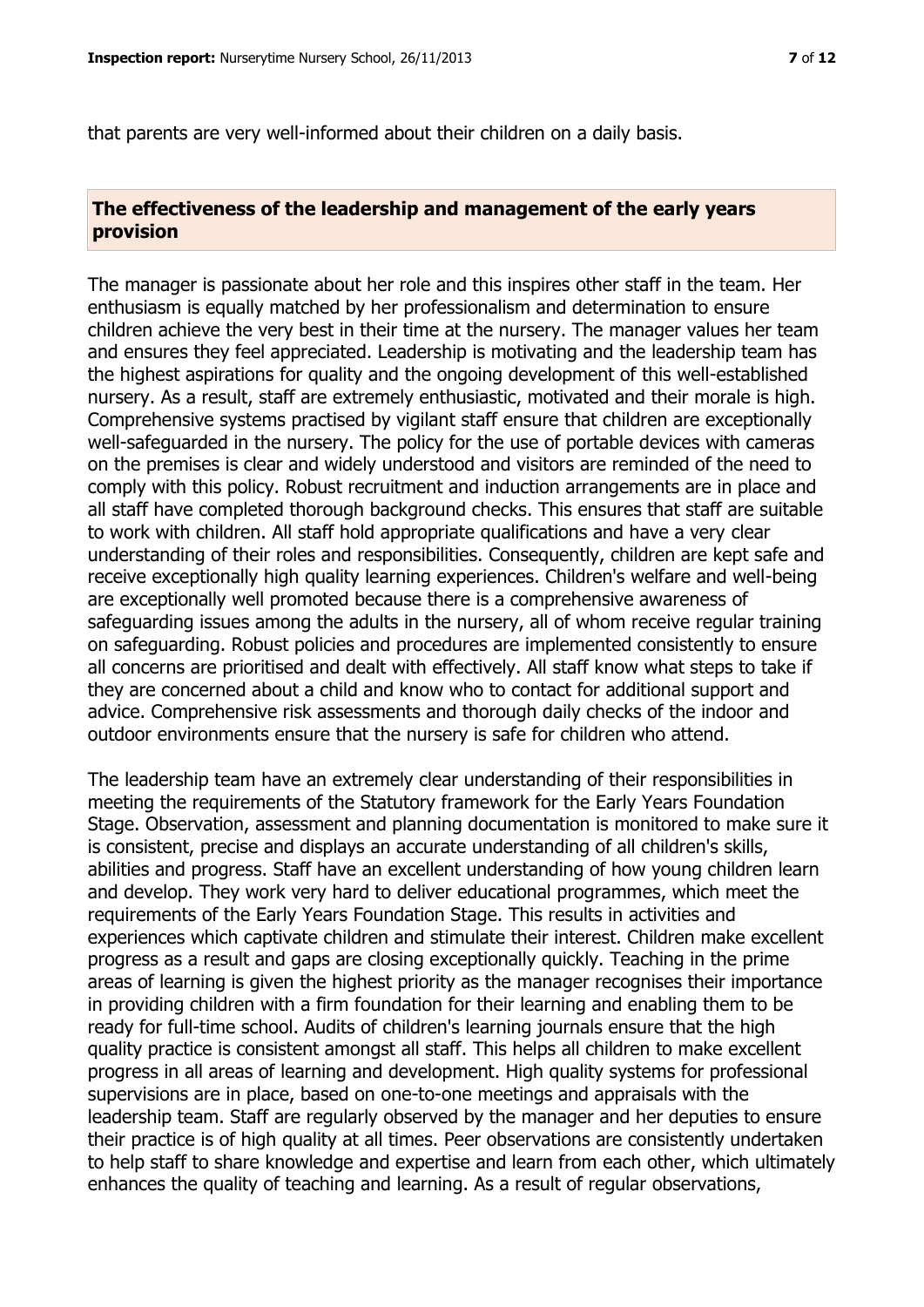strengths and weaknesses of staff practice are identified and they are supported to improve their practice through professional development plans and training. The leadership team monitors the quality of teaching and practice by frequently observing practitioner's interactions with children. This ensures very high standards of care and education are offered within the nursery as a whole. Self-reflective practice has become embedded within the nursery's practice through completion of the local authority quality assurance scheme. Through this process the manager sets achievable goals that can be met within realistic timescales. Strengths and weaknesses are clearly identified and action plans are regularly updated to secure continuous improvement. This enables staff to provide the best possible learning outcomes for all children. Recommendations from the previous inspection have been comprehensively met and have brought about notable improvements in practice within the nursery. The nursery environment is currently undergoing further developments to make improvements to the already excellent learning

Partnerships with external agencies and other professionals are excellent. The manager and staff work exceptionally well with other professionals, such as portage workers to use targeted interventions to meet the specific needs of individual children. Qualified teacher support is received from the local authority, which further strengthens the staff team. Parents spoken to praise the nursery highly for its supportive and homely approach to building partnerships with them and the rapid progress their children make while there. A variety of formal and informal opportunities are provided for parents to receive information about their children's learning, including written reports and regular meetings with key persons. Consequently, parents are exceptionally well-informed about their children's development. The nursery also organise fund raising events, which parents can be involved in. The nursery effectively demonstrates an 'open-door' partnership with parents, in order to maintain high standards of care and learning, through listening to their views. Transitions for children from the nursery to school and other settings are smoothly managed due to close partnership working, including passing on detailed information about children's progress. The nursery work in partnership with parents at these times, which means both parents and children are reassured at times of change, enhancing emotional well-being. This ensures children's needs are quickly identified and exceptionally well met through excellent partnerships between the nursery, parents and external agencies.

# **The Childcare Register**

environment.

| The requirements for the compulsory part of the Childcare Register are | Met |
|------------------------------------------------------------------------|-----|
| The requirements for the voluntary part of the Childcare Register are  | Met |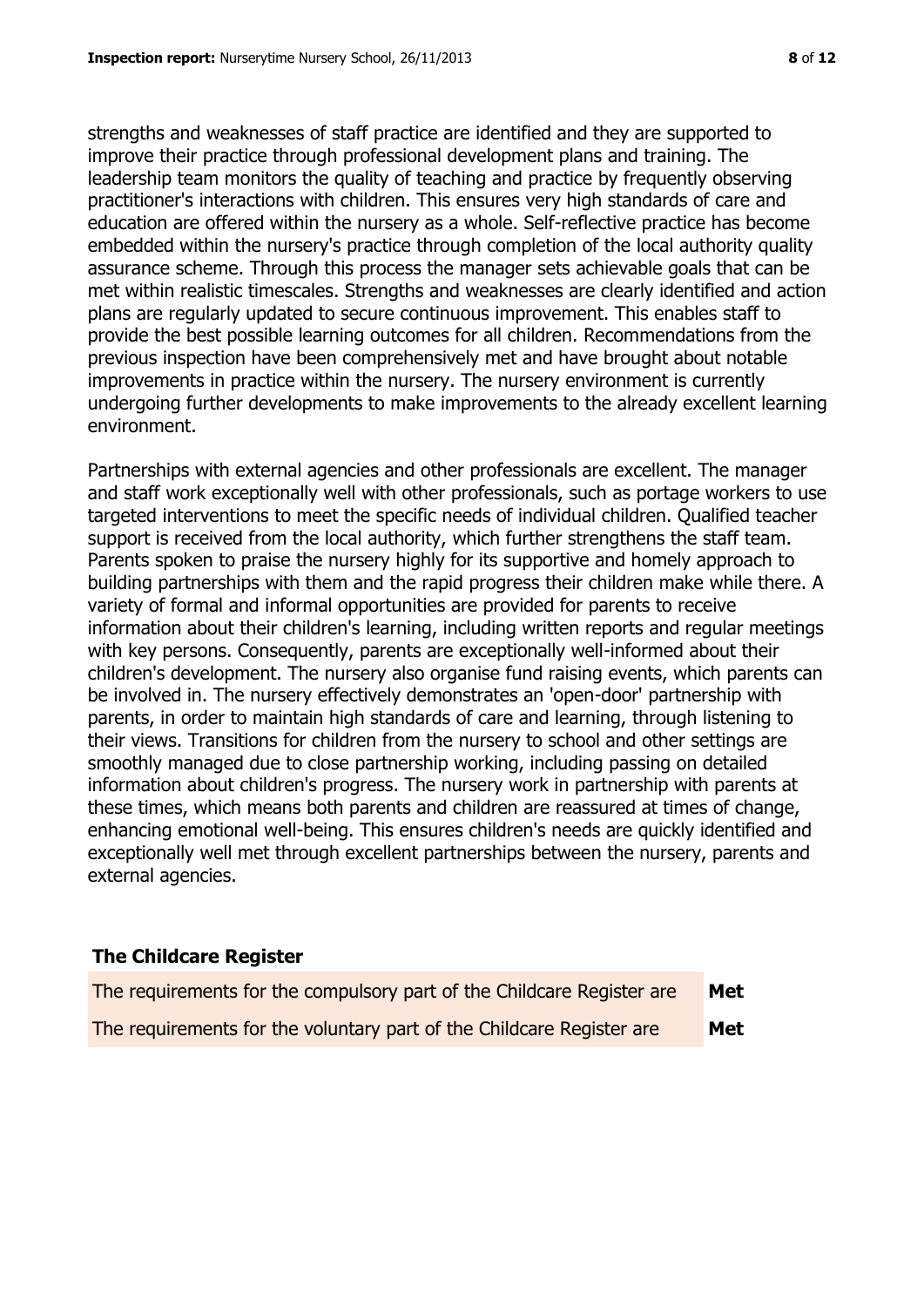# **What inspection judgements mean**

# **Registered early years provision**

| <b>Grade</b> | <b>Judgement</b>        | <b>Description</b>                                                                                                                                                                                                                                                                                                                                                                                |
|--------------|-------------------------|---------------------------------------------------------------------------------------------------------------------------------------------------------------------------------------------------------------------------------------------------------------------------------------------------------------------------------------------------------------------------------------------------|
| Grade 1      | Outstanding             | Outstanding provision is highly effective in meeting the needs<br>of all children exceptionally well. This ensures that children are<br>very well prepared for the next stage of their learning.                                                                                                                                                                                                  |
| Grade 2      | Good                    | Good provision is effective in delivering provision that meets<br>the needs of all children well. This ensures children are ready<br>for the next stage of their learning.                                                                                                                                                                                                                        |
| Grade 3      | Requires<br>improvement | The provision is not giving children a good standard of early<br>years education and/or there are minor breaches of the<br>safeguarding and welfare requirements of the Early Years<br>Foundation Stage. It will be monitored and inspected within<br>twelve months of the date of this inspection.                                                                                               |
| Grade 4      | Inadequate              | Provision that is inadequate requires significant improvement<br>and/or enforcement action. The provision is failing to give<br>children an acceptable standard of early years education and/or<br>is not meeting the safeguarding and welfare requirements of<br>the Early Years Foundation Stage. It will be monitored and<br>inspected again within six months of the date of this inspection. |
| Met          |                         | The provision has no children on roll. The inspection judgement<br>is that the provider continues to meet the requirements for<br>registration.                                                                                                                                                                                                                                                   |
| Not met      |                         | The provision has no children on roll. The inspection judgement<br>is that the provider does not meet the requirements for<br>registration.                                                                                                                                                                                                                                                       |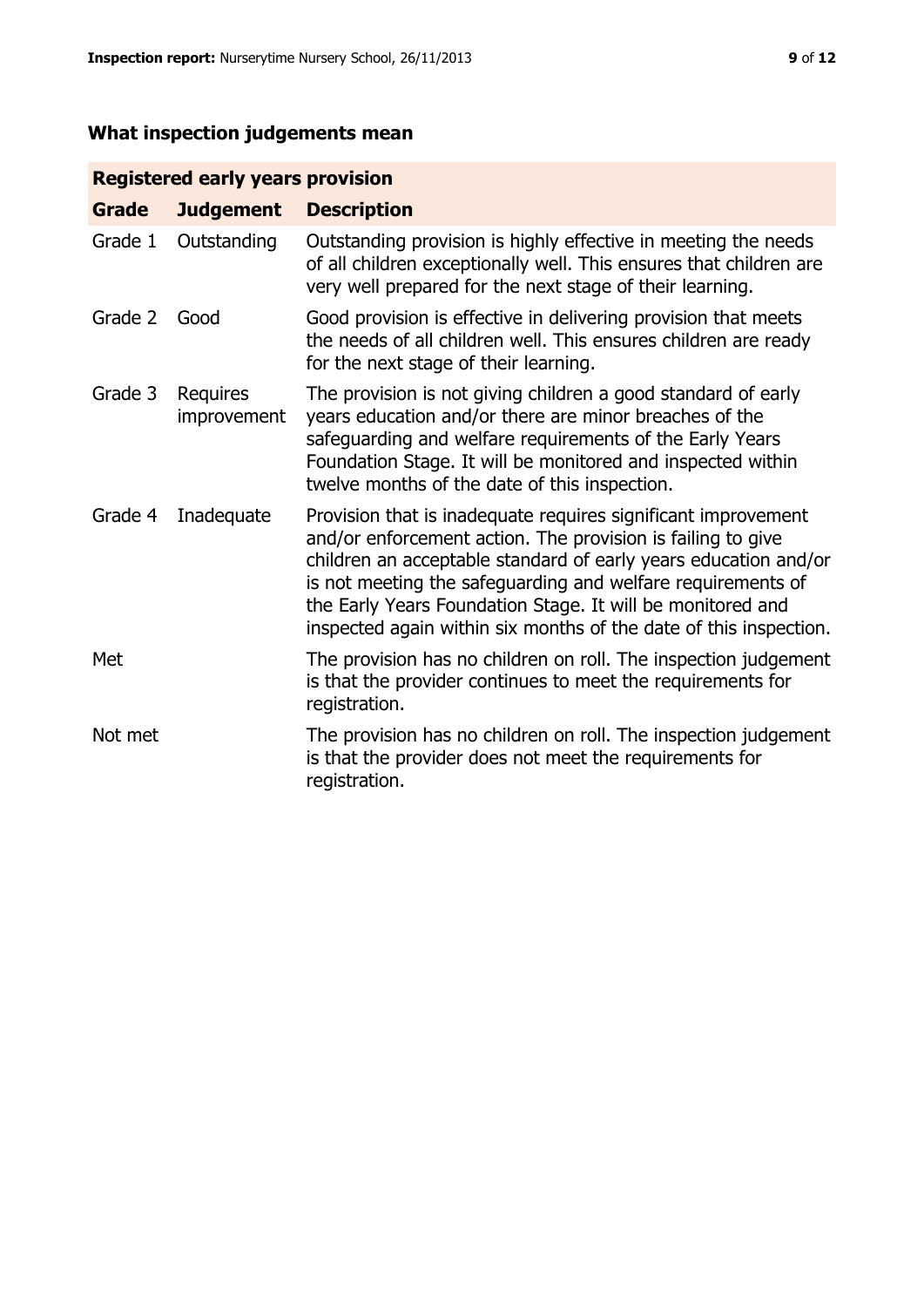#### **Inspection**

This inspection was carried out by Ofsted under sections 49 and 50 of the Childcare Act 2006 on the quality and standards of provision that is registered on the Early Years Register. The registered person must ensure that this provision complies with the statutory framework for children's learning, development and care, known as the Early Years Foundation Stage.

# **Setting details**

| Unique reference number            | EY268207                              |
|------------------------------------|---------------------------------------|
| <b>Local authority</b>             | South Tyneside                        |
| <b>Inspection number</b>           | 877609                                |
| <b>Type of provision</b>           |                                       |
| <b>Registration category</b>       | Childcare - Non-Domestic              |
| <b>Age range of children</b>       | $0 - 17$                              |
| <b>Total number of places</b>      | 47                                    |
| Number of children on roll         | 57                                    |
| <b>Name of provider</b>            | Mr John & Mrs Susan Brown Partnership |
| <b>Date of previous inspection</b> | 08/04/2009                            |
| <b>Telephone number</b>            | 0191 430 1643                         |

Any complaints about the inspection or the report should be made following the procedures set out in the guidance *'Complaints procedure: raising concerns and making complaints* about Ofsted', which is available from Ofsted's website: www.ofsted.gov.uk. If you would like Ofsted to send you a copy of the guidance, please telephone 0300 123 4234, or email enquiries@ofsted.gov.uk.

# **Type of provision**

For the purposes of this inspection the following definitions apply:

Full-time provision is that which operates for more than three hours. These are usually known as nurseries, nursery schools and pre-schools and must deliver the Early Years Foundation Stage. They are registered on the Early Years Register and pay the higher fee for registration.

Sessional provision operates for more than two hours but does not exceed three hours in any one day. These are usually known as pre-schools, kindergartens or nursery schools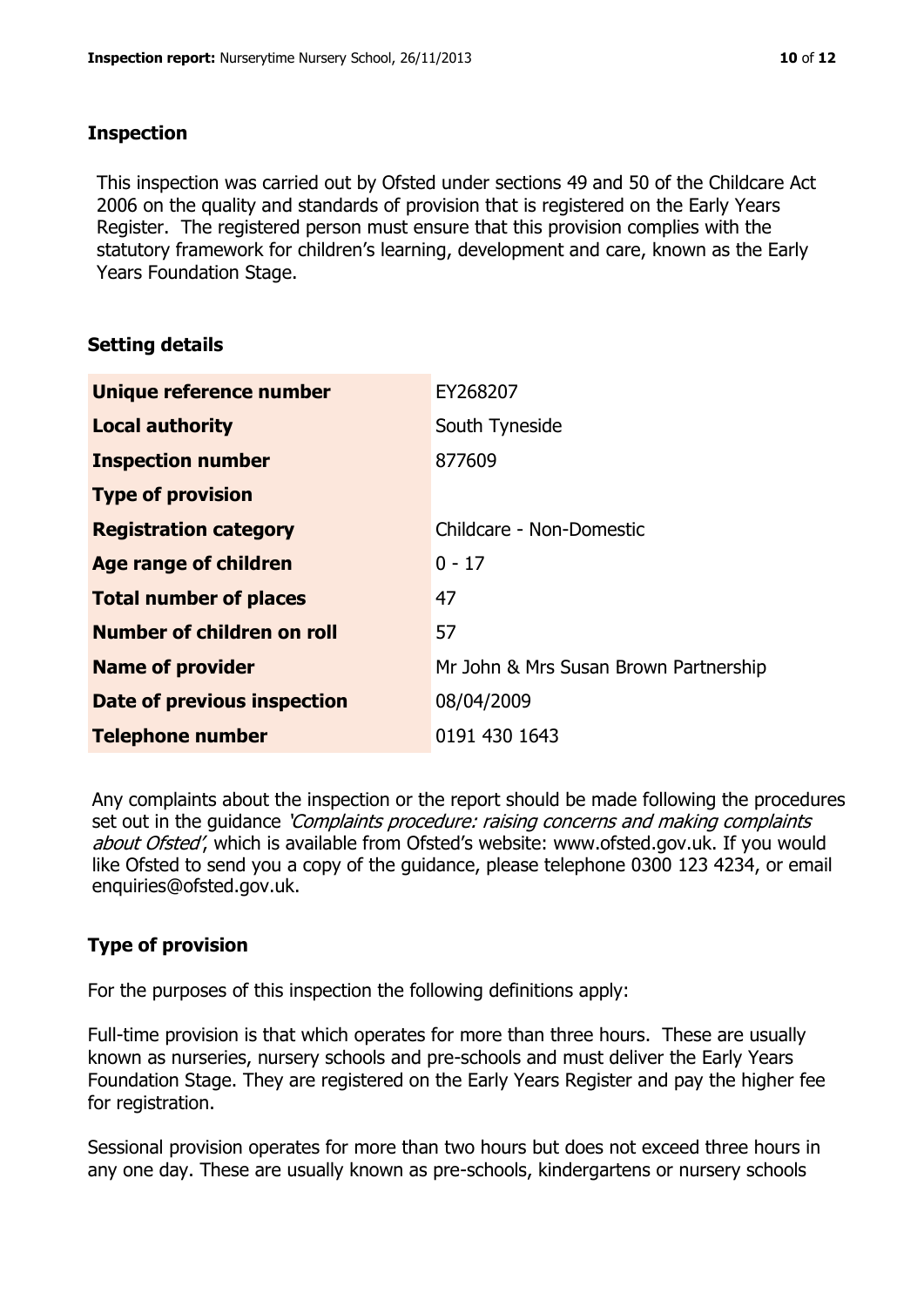and must deliver the Early Years Foundation Stage. They are registered on the Early Years Register and pay the lower fee for registration.

Childminders care for one or more children where individual children attend for a period of more than two hours in any one day. They operate from domestic premises, which are usually the childminder's own home. They are registered on the Early Years Register and must deliver the Early Years Foundation Stage.

Out of school provision may be sessional or full-time provision and is delivered before or after school and/or in the summer holidays. They are registered on the Early Years Register and must deliver the Early Years Foundation Stage. Where children receive their Early Years Foundation Stage in school these providers do not have to deliver the learning and development requirements in full but should complement the experiences children receive in school.